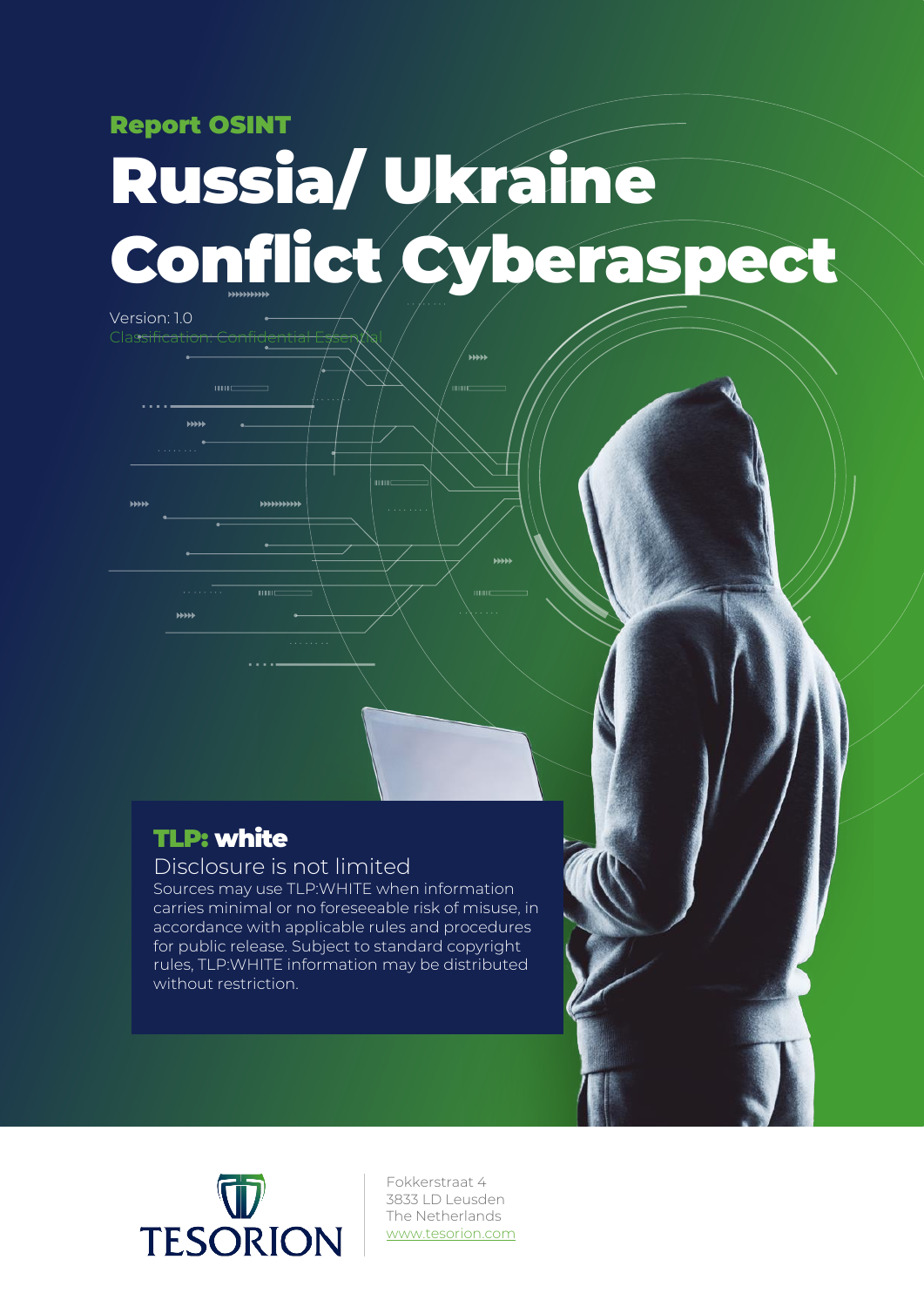

### Preface

Following the recent attacks affecting mainly Ukraine and the Baltic States, this document provides an OSINT scan on the cyber aspects of the Russia-Ukraine conflict.

For example, last month large numbers of infections were observed, related to the WhisperGate/Hermetic Wiper trojans, intended to make infected systems unusable, as well as the Cyclops Blink malware. The most commonly mentioned threat actor behind these malware attacks is the SandWorm APT group. This group was also responsible for previous large-scale malware attacks on Ukraine, such as NotPetya, which also caused a lot of damage in Western Europe.

With regard to the threat posed by the malware families and threat actors mentioned in this report, Tesorion is assuming on the one hand that infections will spread unintentionally to other countries, for example in Western Europe, and on the other hand that parties in this region will also be active.

There is also a risk of further escalation in which the Netherlands and other EU countries, possibly as a result of sanctions or other punitive measures, become the deliberate target of threat actors behind these malware families. For example, when the EU decides to exclude Russia and the SWIFT payment system.

The information in this report is derived from OSINT sources and public information published during the past month. The technical indicators such as IP addresses, malware hashes and Yara signatures can be used for the purpose of detecting and blocking malicious traffic.

The remainder of this report thus provides more information on the following topics:

- Malware Families & Threat Actors
- Indicators of Compromise
- Newsarticles & Security Advisories

Tesorion does not own the copyright for the technical information provided. This information originates from various IT Security companies and National CERTs.

Our Security Monitoring Services is closely monitoring the geopolitical conflict. The current situation is monitored through various threat intelligence feeds that are continuously updated. We make every effort to process this rapidly changing data. For those clients whom we are servicing with Immunity Services, Managed Firewall and other services, please note that the IOC's (Indicators of Compromise) are added to our services.

*Author: Tesorion Nederland B.V. Classification: Published 2022 Version : 1.0*

*© 2022 Tesorion Nederland B.V. contact@tesorion.com*

*All rights reserved.*

*Nothing from this publication can be reproduced, stored in an automated database and/or disclosed in any form or in any manner whatsoever, electronically, mechanically, through photocopying, recording or any other manner, without prior written consent of the publisher. The information in this document is based on publicly available sources. Tesorion is not necessarily the owner thereof. The information has been collected to inform our customers as well as possible and to provide them with Open-Source Intelligence.*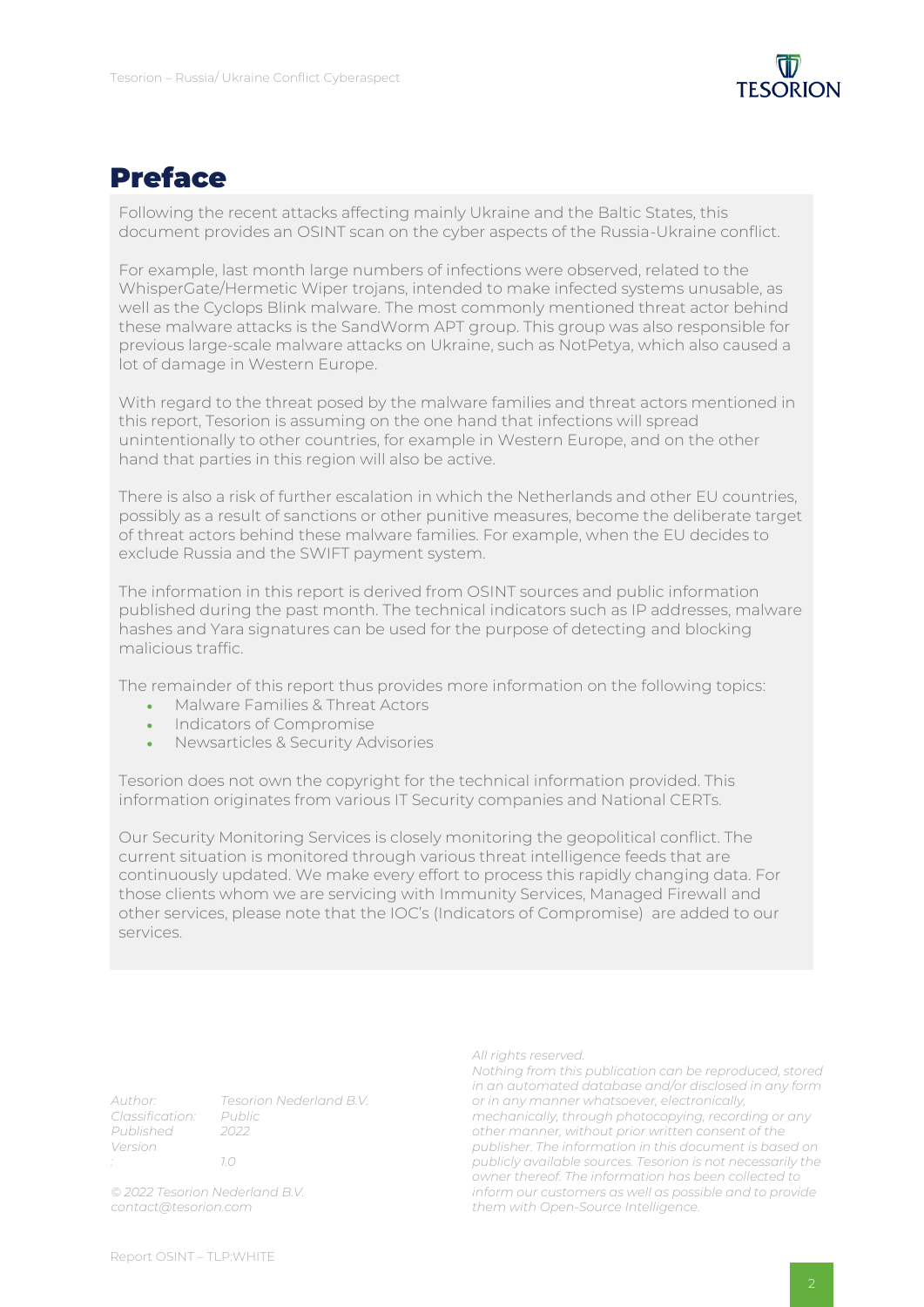

## Malware Families & Threat Actors

Malware Families

- BlackEnergy (Sandworm Tool 2015)
- Industroyer (Sandworm Tool 2016)
- NotPetya (Sandworm Tool 2017)
- WhisperGate (Wiper)
- HermeticWiper / Killdisk.NCV (Wiper)
- Cyclops Blink (Sandworm Tool)
- VPNFilter (Replaced by Cyclops Blink)
- Katana (DDoS Botnet)

Threat Actors

• Sandworm APT

## Indicators of Compromise

#### *Malware Hashes*

1bc44eef75779e3ca1eefb8ff5a64807dbc942b1e4a2672d77b9f6928d292591 (unknown, wiper) 912342F1C840A42F6B74132F8A7C4FFE7D40FB77 (HermeticWiper/Killdisk.NCV) 61B25D11392172E587D8DA3045812A66C3385451 (HermeticWiper/Killdisk.NCV) 3F4A16B29F2F0532B7CE3E7656799125 (HermeticWiper/Killdisk.NCV) 5d5c99a08a7d927346ca2dafa7973fc1 (WhisperGate)

a196c6b8ffcb97ffb276d04f354696e2391311db3841ae16c8c9f56f36a38e92 (WhisperGate) dcbbae5a1c61dbbbb7dcd6dc5dd1eb1169f5329958d38b58c3fd9384081c9b78 (WhisperGate) ff17ccd8c96059461710711fcc8372cfea5f0f9eb566ceb6ab709ea871190dc6 (Cyclops Blink) 4e69bbb61329ace36fbe62f9fb6ca49c37e2e5a5293545c44d155641934e39d1 (Cyclops Blink) 50df5734dd0c6c5983c21278f119527f9fdf6ef1d7e808a29754ebc5253e9a86 (Cyclops Blink) c082a9117294fa4880d75a2625cf80f63c8bb159b54a7151553969541ac35862 (Cyclops Blink) 82c426d9b8843f279ab9d5d2613ae874d0c359c483658d01e92cc5ac68f6ebcf (Katana DDoS Botnet)

978672b911f0b1e529c9cf0bca824d3d3908606d0545a5ebbeb6c4726489a2ed (Katana DDoS Botnet)

#### *IP Addresses*

Katana Botnet Indicators of Compromise

- 5.182.211[.]5 on the port 60195 / http://5.182.211[.]5/rip.sh o Cyclops Blink Indicators of compromise
- 100.43.220[.]234
- 96.80.68[.]193
- 188.152.254[.]170
- 208.81.37[.]50
- 70.62.153[.]174
- 2.230.110[.]137
- 90.63.245[.]175
- 212.103.208[.]182
- 50.255.126[.]65
- 78.134.89[.]167
- 81.4.177[.]118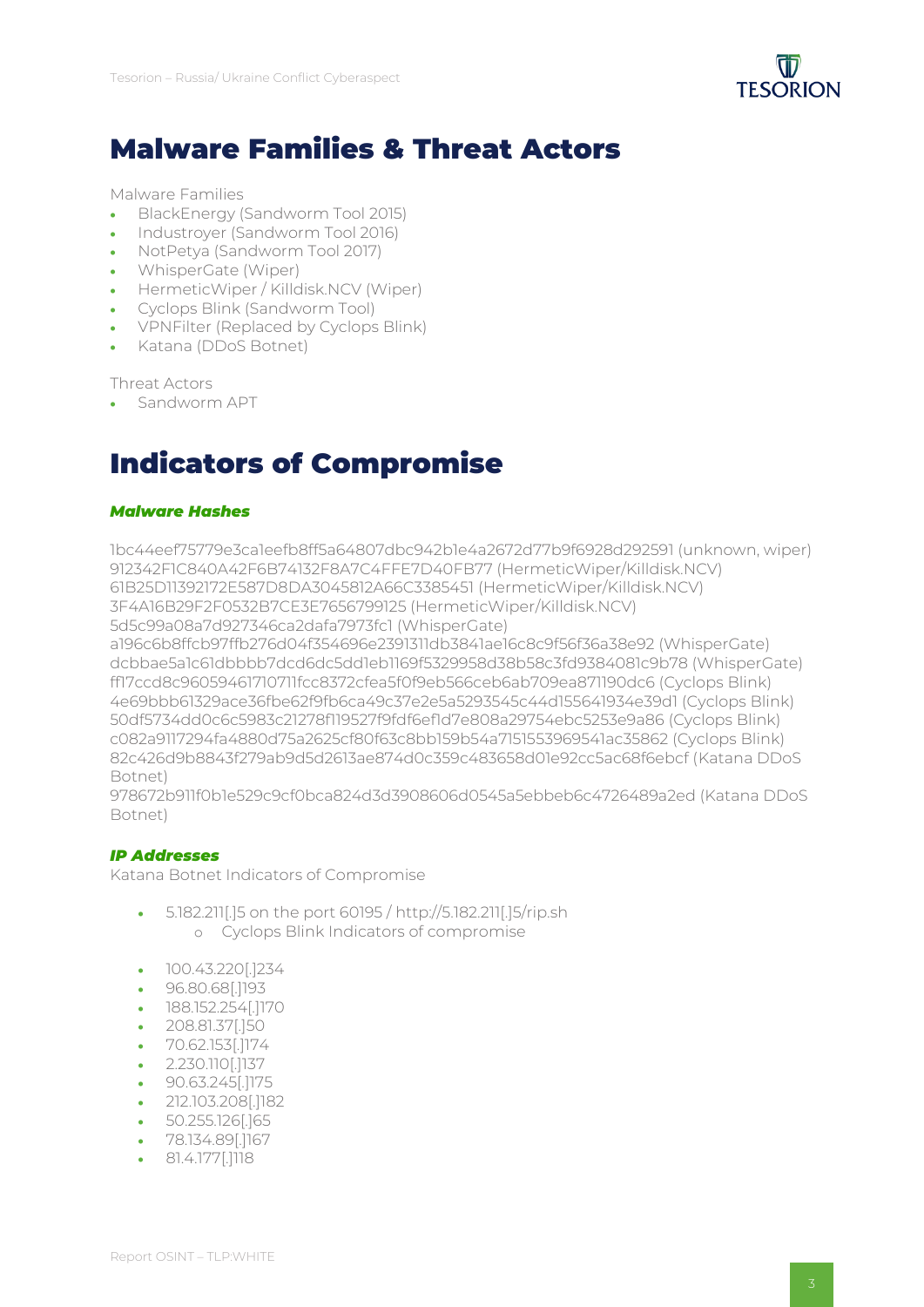

- 24.199.247[.]222
- 37.99.163[.]162
- 37.71.147[.]186
- 105.159.248[.]137
- 80.155.38[.]210
- 217.57.80[.]18
- 151.0.169[.]250
- 212.202.147[.]10
- 212.234.179[.]113
- 185.82.169[.]99
- 93.51.177[.]66
- 80.15.113[.]188
- 80.153.75[.]103
- 109.192.30[.]125

#### *Yara Signatures*

```
Yara Rule Katana DDoS Botnet
rule Ddos_Linux_Katana {
  meta:
    description = "Detects Mirai variant named Katana"
    date = "2022-02-19"
    license = "Apache License 2.0"
    hash = "82c426d9b8843f279ab9d5d2613ae874d0c359c483658d01e92cc5ac68f6ebcf"
   strings:
    $ = "[http flood] fd%d started connect"
    $ = "Failed to set IP_HDRINCL. Aborting"
    $ = "[OVH] DDoS Started"
    $ = "[vega/table] tried to access table.%d but it is locked"
    $ = "Cannot send DNS flood without a domain"
  condition:
    all of them
}
Yara Rule Cyclops Blink
rule CyclopsBlink_notable_strings
{
meta:
author = "NCSC"
description = "Detects notable strings identified within the Cyclops
Blink executable"
hash1 = "3adf9a59743bc5d8399f67cab5eb2daf28b9b863"
hash2 = "c59bc17659daca1b1ce65b6af077f86a648ad8a8"
strings:
// Process names masqueraded by implant
$proc_name1 = "[kworker/0:1]"
$proc_name2 = "[kworker/1:1]"
// DNS query over SSL, used to resolve C2 server address
$dns_query = "POST /dns-query HTTP/1.1\x0d\x0aHost:
dns.google\x0d\x0a"
// iptables commands
$iptables1 = "iptables -I %s -p tcp --dport %d -j ACCEPT &>/dev/null"
$iptables2 = "iptables -D %s -p tcp --dport %d -j ACCEPT &>/dev/null"
// Format strings used for system recon
$sys_recon1 = "{\"ver\":\"%x\",\"mods\";["
$sys_recon2 = "uptime: %lu mem_size: %lu mem_free: %lu"
$sys_recon3 = "disk_size: %lu disk_free: %lu"
```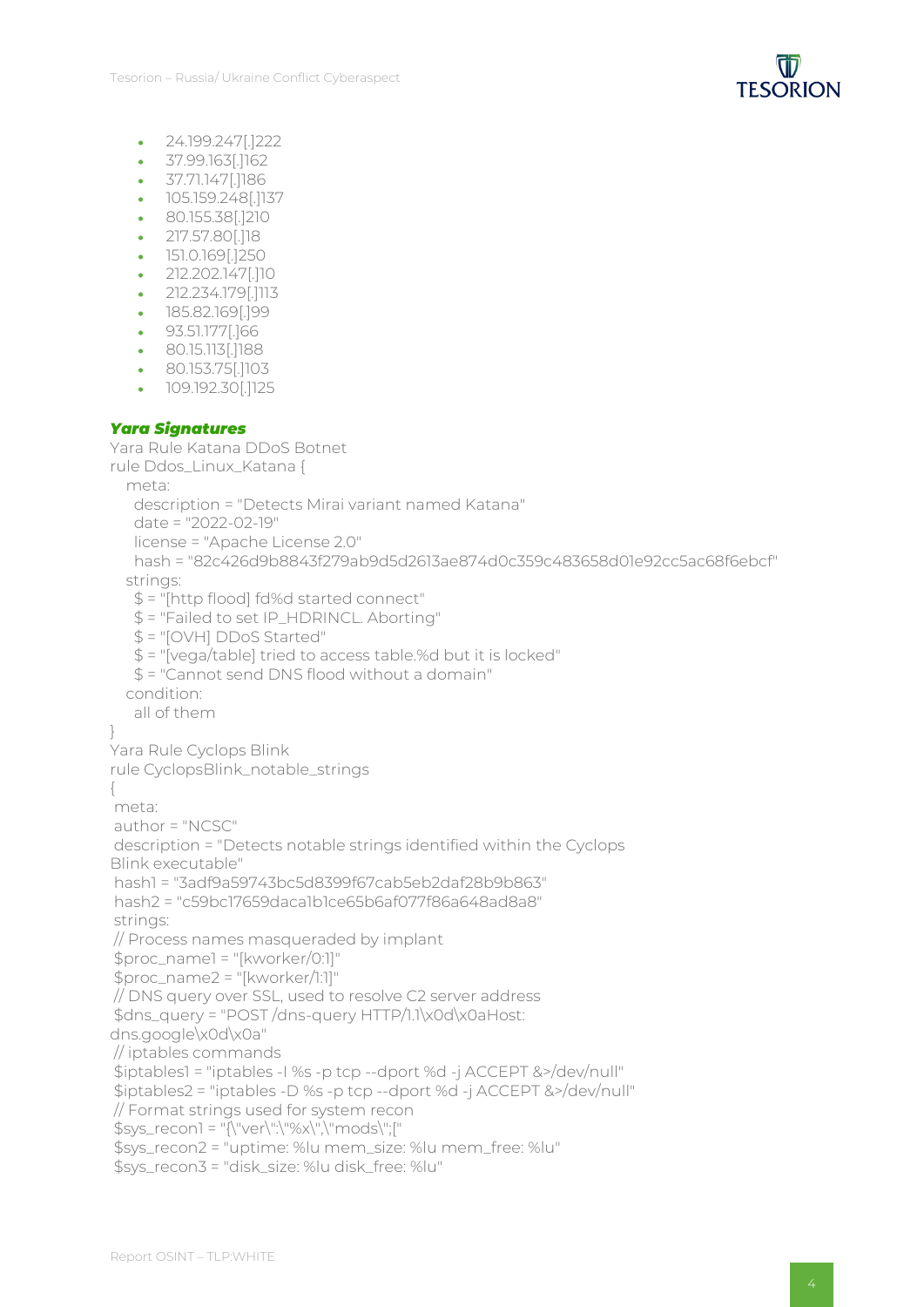

```
$sys_recon4 = "hw: %02x:%02x:%02x:%02x:%02x:%02x"
// Format string for filepath used to test access to device
filesystem
$testpath = "%s/214688dsf46"
// Format string for implant configuration filepath
$confpath = "%s/rootfs_cfg"
// Default file download path
$downpath = "/var/tmp/a.tmp"
condition:
 (iint32(0) == 0x464c457f) and (8 of them)}
rule CyclopsBlink_module_initialisation
{
meta:
author = "NCSC"
description = "Detects the code bytes used to initialise the modules
built into Cyclops Blink"
hash1 = "3adf9a59743bc5d8399f67cab5eb2daf28b9b863"
hash2 = "c59bc17659daca1b1ce65b6af077f86a648ad8a8"
strings:
// Module initialisation code bytes, simply returning the module ID
// to the caller
$ = {94 21 FF F0 93 E1 00 08 7C 3F 0B 78 38 00 00 ?? 7C 03
03 78 81 61 00 00 8E EB FF F8 7D 61 5B 78 4E 80 00 20}
condition:
(iint32(0) == 0x464c457f) and (any of them)}
rule CyclopsBlink_modified_install_upgrade
{
meta:
author = "NCSC"
description = "Detects notable strings identified within the modified
install_upgrade executable, embedded within Cyclops Blink"
hash1 = "3adf9a59743bc5d8399f67cab5eb2daf28b9b863"
hash2 = "c59bc17659daca1b1ce65b6af077f86a648ad8a8"
hash3 = "7d61c0dd0cd901221a9dff9df09bb90810754f10"
hash4 = "438cd40caca70cafe5ca436b36ef7d3a6321e858"
strings:
// Format strings used for temporary filenames
$ = "/pending/%010lu_%06d_%03d_p1"
$ = "/pending/sysa_code_dir/test_%d_%d_%d_%d_%d_%d"
// Hard-coded key used to initialise HMAC calculation
$ = "etaonrishdlcupfm"
// Filepath used to store the patched firmware image
$ = "/pending/WGUpgrade-dl.new"
// Filepath of legitimate install_upgrade executable
$ = "/pending/bin/install_upgraded"
// Loop device IOCTL LOOP_SET_FD
$ = {38804C00}// Loop device IOCTL LOOP_GET_STATUS64
$ = {38804C05}// Loop device IOCTL LOOP_SET_STATUS64
$ = {38804C04}// Firmware HMAC record starts with the string "HMAC"
 $ = {3C 00 48 4D 60 00 41 43 90 09 00 00}
```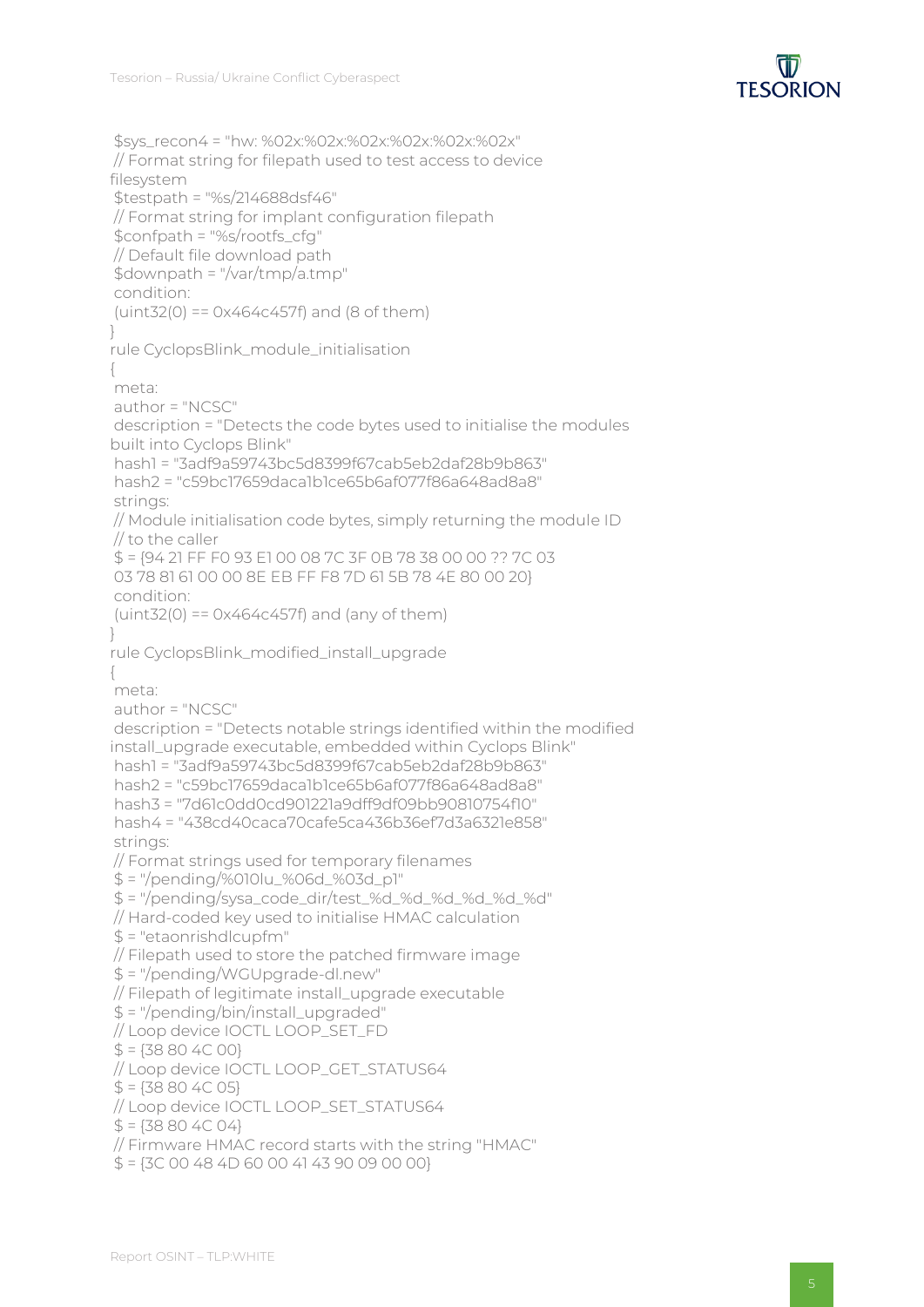

```
condition:
(iint32(0) == 0x464c457f) and (6 of them)}
rule CyclopsBlink_core_command_check
{
meta:
author = "NCSC"
description = "Detects the code bytes used to test the command ID
being sent to the core component of Cyclops Blink"
hash1 = "3adf9a59743bc5d8399f67cab5eb2daf28b9b863"
hash2 = "c59bc17659daca1b1ce65b6af077f86a648ad8a8"
strings:
// Check for command ID equals 0x7, 0xa, 0xb, 0xc or 0xd
$cmd_check = {81 3F 00 18 88 09 00 05 54 00 06 3E 2F 80 00
(07|0A|0B|0C|0D)}
condition:
(uint32(0) == 0x464c457f) and (#cmd_check == 5)
rule CyclopsBlink_config_identifiers
{
meta:
author = "NCSC"
description = "Detects the initial characters used to identify
Cyclops Blink configuration data"
hash1 = "3adf9a59743bc5d8399f67cab5eb2daf28b9b863"
hash2 = "c59bc17659daca1b1ce65b6af077f86a648ad8a8"
strings:
// Main config parameter data starts with the string "<p: "
$ = "<p: "fullword// RSA public key data starts with the string "<k: "
$ = {3C 00 3C 6B 60 00 3A 20 90 09 00 00}// X.509 certificate data starts with the string "<c: "
$ = {3C 00 3C 63 60 00 3A 20 90 09 00 00}// RSA private key data starts with the string "<s: "
$ = {3C 00 3C 73 60 00 3A 20 90 09 00 00}condition:
(iint32(0) == 0x464c457f) and (all of them)
}
rule CyclopsBlink_handle_mod_0xf_command
{
meta:
author = "NCSC"
description = "Detects the code bytes used to check module ID 0xf
control flags and a format string used for file content upload"
hash1 = "3adf9a59743bc5d8399f67cab5eb2daf28b9b863"
hash2 = "c59bc17659daca1b1ce65b6af077f86a648ad8a8"
strings:
// Tests execute flag (bit 0)
$ = {54 00 06 3E 54 00 07 FE 54 00 06 3E 2F 80 00 00}
// Tests add module flag (bit 1)
$ = {5400063E540007BC2F80000}// Tests run as shellcode flag (bit 2)
$ = {54} 00 06 3E 54 00 07 7A 2F 80 00 00}
// Tests upload flag (bit 4)
$ = {54 00 06 3E 54 00 06 F6 2F 80 00 00}
// Upload format string
```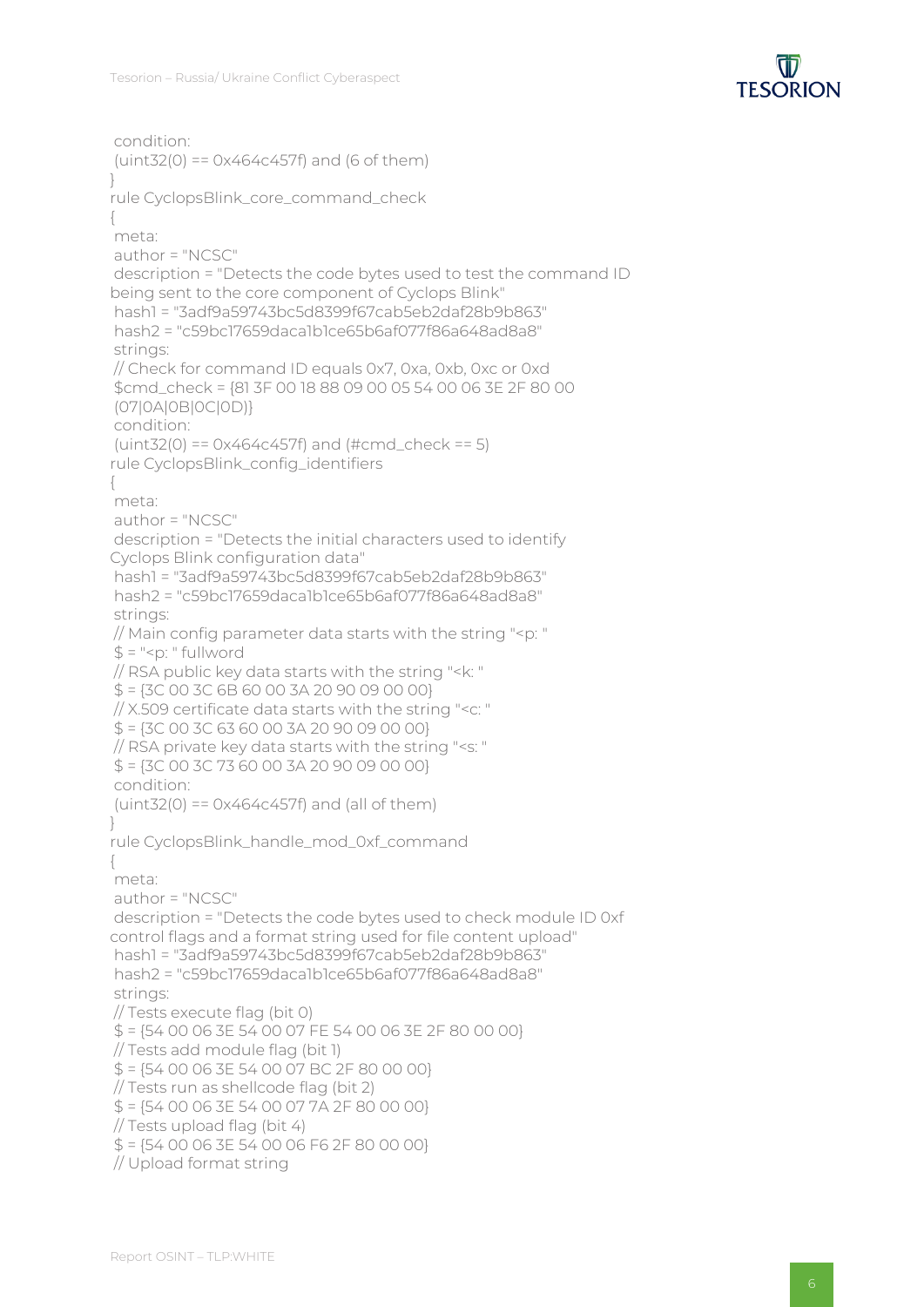

```
$ = "file:\%s\n'n" fullwordcondition:
(uint32(0) == 0x464c457f) and (all of them)
}
rule CyclopsBlink_default_config_values
{
meta:
author = "NCSC"
description = "Detects the code bytes used to set default Cyclops
Blink configuration values"
hash1 = "3adf9a59743bc5d8399f67cab5eb2daf28b9b863"
hash2 = "c59bc17659daca1b1ce65b6af077f86a648ad8a8"
strings:
// Unknown config value set to 0x19
$ = {38} 00 00 19 90 09 01 A4}
// Unknown config value set to 0x18000
$ = {3C 00 00 01 60 00 80 00 90 09 01 A8}// Unknown config value set to 0x4000
$ = {3800400900901AC}// Unknown config value set to 0x10b
$ = {38 00 01 0B 90 09 01 B0}
// Unknown config value set to 0x2711
$ = {3800271190090100}condition:
(iint32(0) == 0x464c457f) and (3 of them)}
rule CyclopsBlink_handle_mod_0x51_command
{
meta:
author = "NCSC"
description = "Detects the code bytes used to check commands sent to
module ID 0x51 and notable strings relating to the Cyclops Blink update
process"
hash1 = "3adf9a59743bc5d8399f67cab5eb2daf28b9b863"
hash2 = "c59bc17659daca1b1ce65b6af077f86a648ad8a8"
strings:
// Check for module command ID equals 0x1, 0x2 or 0x3
$cmd_check = {88 1F [2] 54 00 06 3E 2F 80 00 (01|02|03}
// Legitimate WatchGuard filepaths relating to device configuration
$path1 = "/etc/wg/configd-hash.xml"
$path2 = "/etc/wg/config.xml"
// Mount arguments used to remount root filesystem as RW or RO
$mnt_arg1 = "ext2"
$mnt_arg2 = "errors=continue"
$mnt_arg3 = {38 C0 0C 20}
$mnt_arg4 = {38 C0 0C 21}
condition:
(uint32(0) == 0x464c457f) and (#cmd_check == 3) and
((@cmd_check[3] - @cmd_check[1]) < 0x200) and
(all of ($path*)) and (all of ($mnt_arg*))
}
```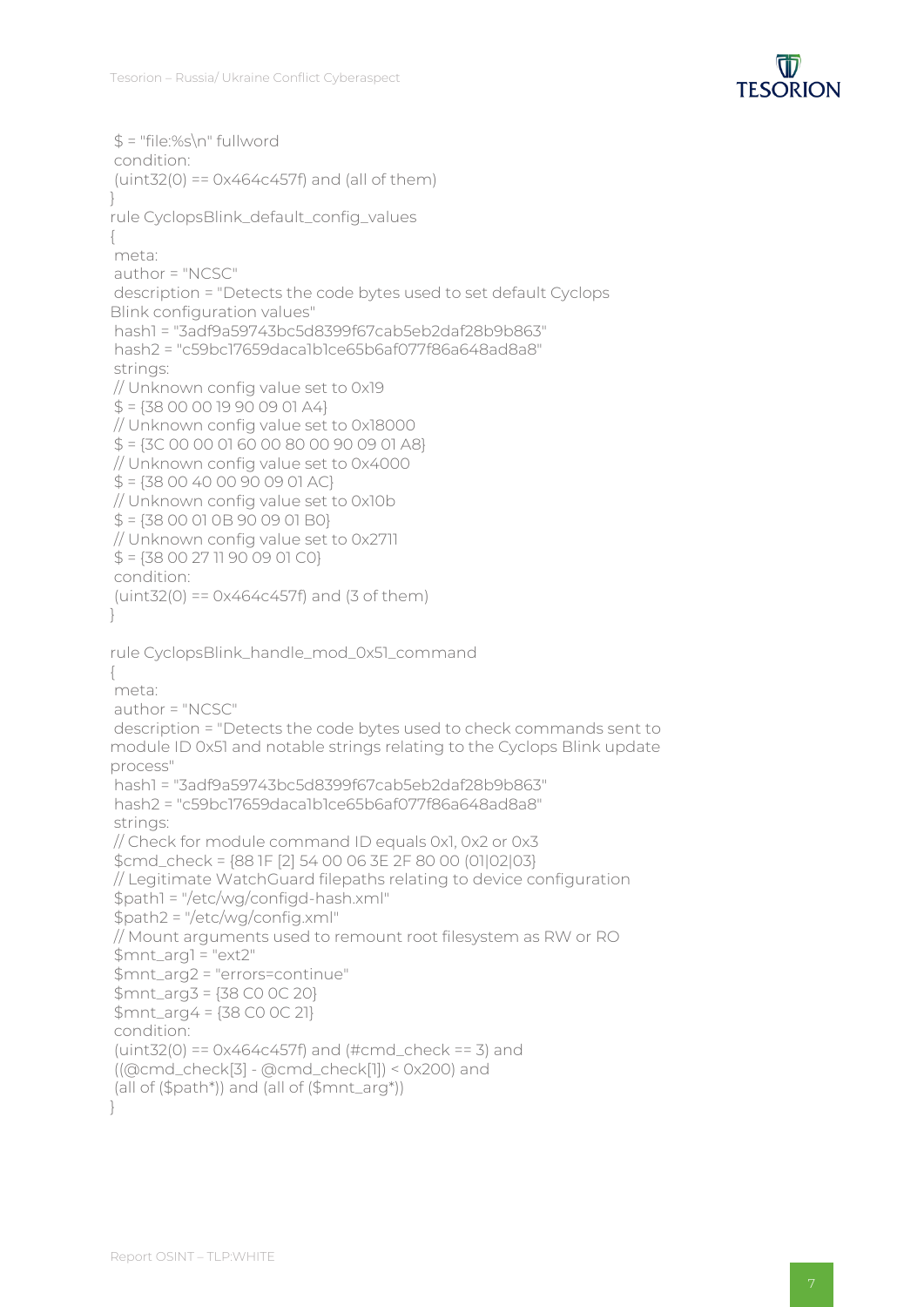

## Newsarticles & Advisories

23-Feb-2022 Alert (AA22-054A) New Sandworm Malware Cyclops Blink Replaces VPNFilter https://www.cisa.gov/uscert/ncas/alerts/aa22-054a Another round of 'wiper' malware appears in Ukrainian networks https://www.cyberscoop.com/ukraine-wiper-malware-eset-sentinelone-whispergate/ Attack on Ukrainian Government Websites Linked to Russian GRU Hackers https://www.bellingcat.com/news/2022/02/23/attack-on-ukrainian-government-websiteslinked-to-russian-gru-hackers/ Companies warned to boost cyber defence in wake of Ukraine crisis escalation https://www.zdnet.com/article/companies-warned-to-boost-cyber-defence-in-wake-ofukraine-crisis-escalation/ Cyclops Blink Malware Analysis Report https://www.ncsc.gov.uk/files/Cyclops-Blink-Malware-Analysis-Report.pdf DHS warns of urgent cyberattack threat as Russia tensions escalate https://www.msn.com/en-us/news/other/dhs-warns-of-urgent-cyberattack-threat-as-russiatensions-escalate/vi-AAUb86f Disturbing Mass Text Operation Terrorizes Ukraine as Russian Troops Move In https://www.thedailybeast.com/cyberattacks-hit-websites-and-psy-ops-sms-messagestargeting-ukrainians-ramp-up-as-russia-moves-into-ukraine Dutch village 'played key role in Russian cyber attacks on Ukraine' https://www.dutchnews.nl/news/2022/02/dutch-village-played-key-role-in-russian-cyberattacks-on-ukraine/ ESETResearch: HermeticWiper Twitter Thread https://twitter.com/ESETresearch/status/1496581903205511181 How to Prepare as Russia-Ukraine Situation Escalates https://securityboulevard.com/2022/02/how-to-prepare-as-russia-ukraine-situationescalates/ Looking into HermeticWiper Twitter Thread https://twitter.com/juanandres\_gs/status/1496581710368358400 Malware Analysis Report: Cyclops Blink https://www.ncsc.gov.uk/files/Cyclops-Blink-Malware-Analysis-Report.pdf Malware Detected in Ukraine as Invasion Threat Looms https://www.wsj.com/livecoverage/russia-ukraine-latest-news/card/malware-detected-inukraine-as-invasion-threat-looms-NaVfMTy8x0v41PyZNuzo New Sandworm Malware Cyclops Blink Replaces VPNFilter (1) https://www.cisa.gov/uscert/ncas/current-activity/2022/02/23/new-sandworm-malwarecyclops-blink-replaces-vpnfilter New Sandworm Malware Cyclops Blink Replaces VPNFilter (2) https://www.cisa.gov/uscert/sites/default/files/publications/AA22- 054A%20New%20Sandworm%20Malware%20Cyclops%20Blink%20Replaces%20VPN%20Fil ter.pdf Russia's Sandworm Hackers Have Built a Botnet of Firewalls https://www.wired.com/story/sandworm-cyclops-blink-hacking-tool/ Second data wiper attack hits Ukraine computer networks https://therecord.media/second-data-wiper-attack-hits-ukraine-computer-networks/ Technical Analysis of the DDoS Attacks against Ukrainian Websites https://www.cadosecurity.com/technical-analysis-of-the-ddos-attacks-against-ukrainianwebsites/ Ukraine hit by DDoS attacks, Russia deploys malware https://www.theregister.com/2022/02/23/ukraine\_ddos\_russia\_malware/ Ukraine: EU deploys cyber rapid-response team https://www.bbc.com/news/technology-60484979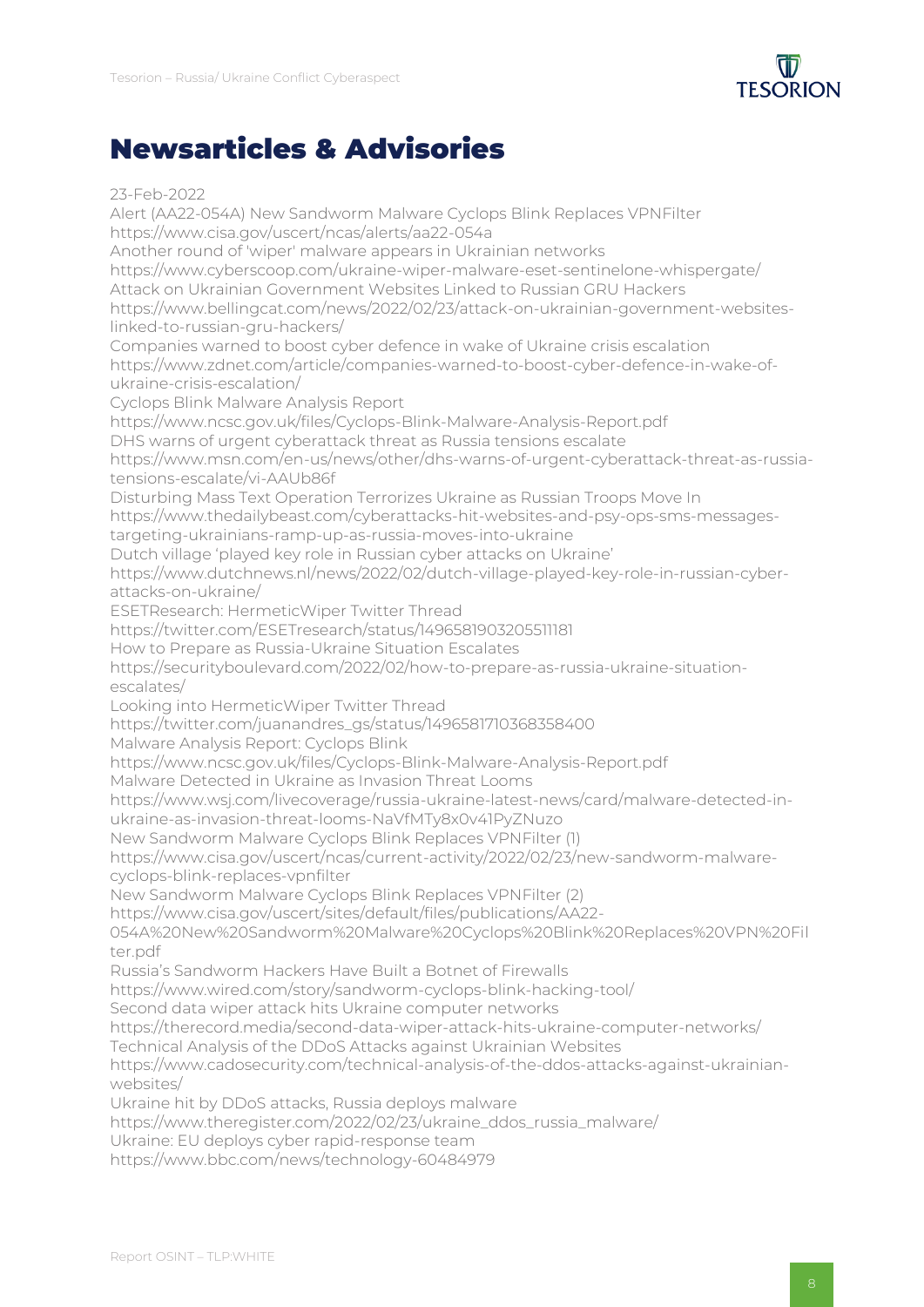

Ukrainian gov't sites disrupted by DDoS, wiper malware discovered

https://www.zdnet.com/article/ukrainian-govt-sites-banks-disrupted-by-ddos-amidinvasion-fears/

US, UK detail malware tied to Russian hacking group Sandworm that targets Linux https://www.scmagazine.com/analysis/apt/us-uk-detail-malware-tied-to-russian-hackinggroup-sandworm-that-targets-linux

Will Russia's invasion of Ukraine trigger a massive cyberwar?

https://www.newscientist.com/article/2309369-will-russias-invasion-of-ukraine-trigger-amassive-cyberwar/

22-Feb-2022

6 EU Countries Extend Cyber Support To Ukraine As Conflict With Russia Escalates https://www.forbesmiddleeast.com/innovation/cybersecurity/6-eu-countries-dispatchedexperts-to-bolster-ukraine-in-dealing-with-cyber-threats

Ukraine accepts Dutch offer of help against cyber attacks

https://nltimes.nl/2022/02/22/ukraine-accepts-dutch-offer-help-cyber-attacks 18-Feb-2022

Information on cyberattacks on February 15, 2022

https://cert.gov.ua/article/37139

White House attributes Ukraine DDoS incidents to Russia's GRU

https://www.cyberscoop.com/ukraine-ddos-russia-attribution-white-house-neuberger/ 16-Feb-2022

The Anatomy of the DDoS Attack Campaign Targeting Organizations in Eastern Europe https://www.netscout.com/blog/asert/anatomy-ddos-attack-campaign-targetingorganizations-eastern

15-Jan-2022

Destructive malware targeting Ukrainian organizations

https://www.microsoft.com/security/blog/2022/01/15/destructive-malware-targetingukrainian-organizations/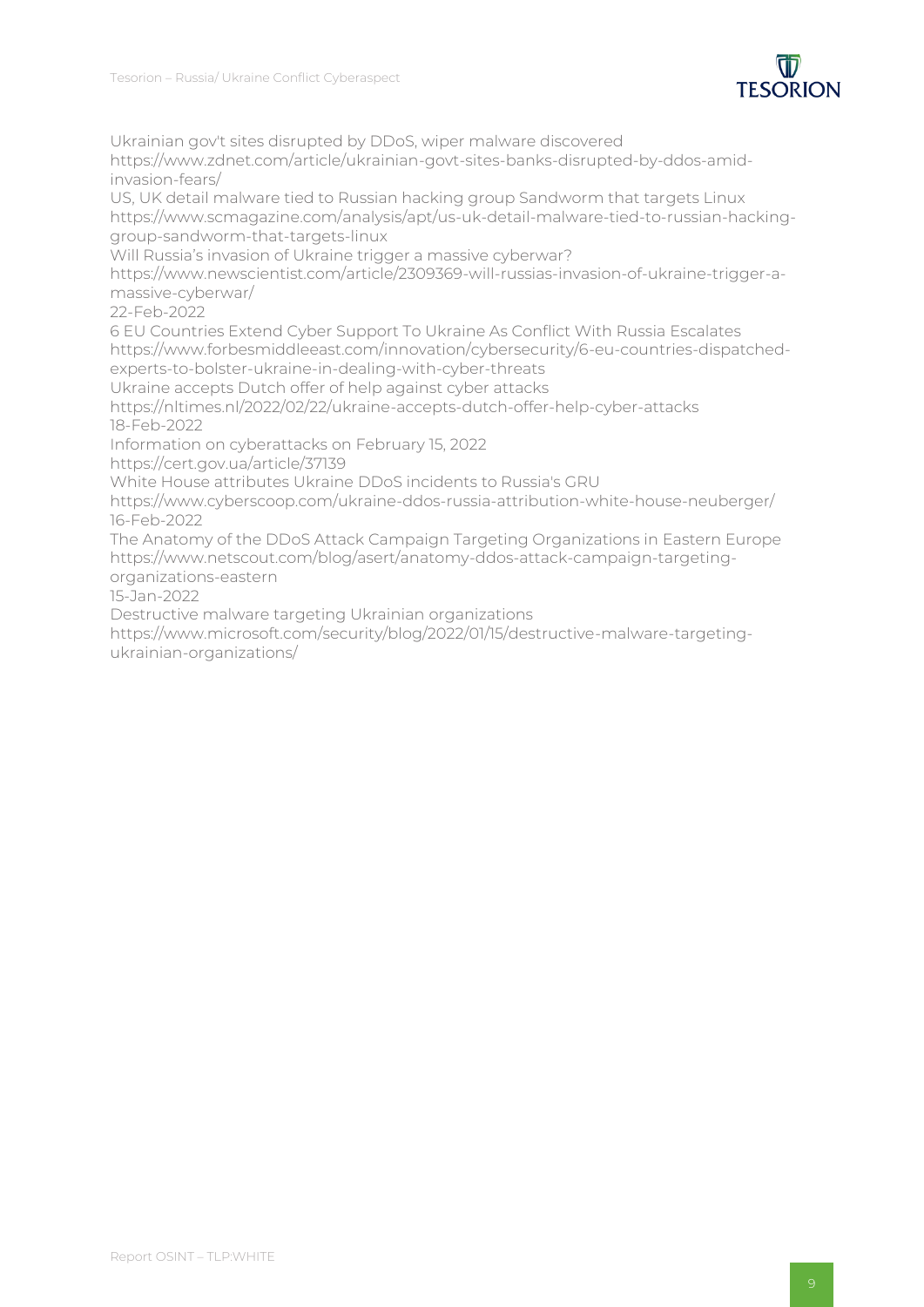

#### About Tesorion

Tesorion is a 100% Dutch company whose primary focus is on cybersecurity and on helping our customers combat all kinds of cybercrime and minimize their operational risks. The company's objective is to make the Netherlands more secure, with a particular focus on Managed Cybersecurity services. It achieves this using, among other things, SOC services, Behavior & Security Awareness, Digital Risk Protection and Offensive Security. Tesorion also offers specialist 24/7 support in the event of cyber incidents. When, for example, an organization is affected by a cybersecurity incident, Tesorion's digital forensics specialists can offer support. Every day more than four million devices are protected on behalf of customers in the healthcare, education, transport and logistics, corporate services, the financial sector, and industry.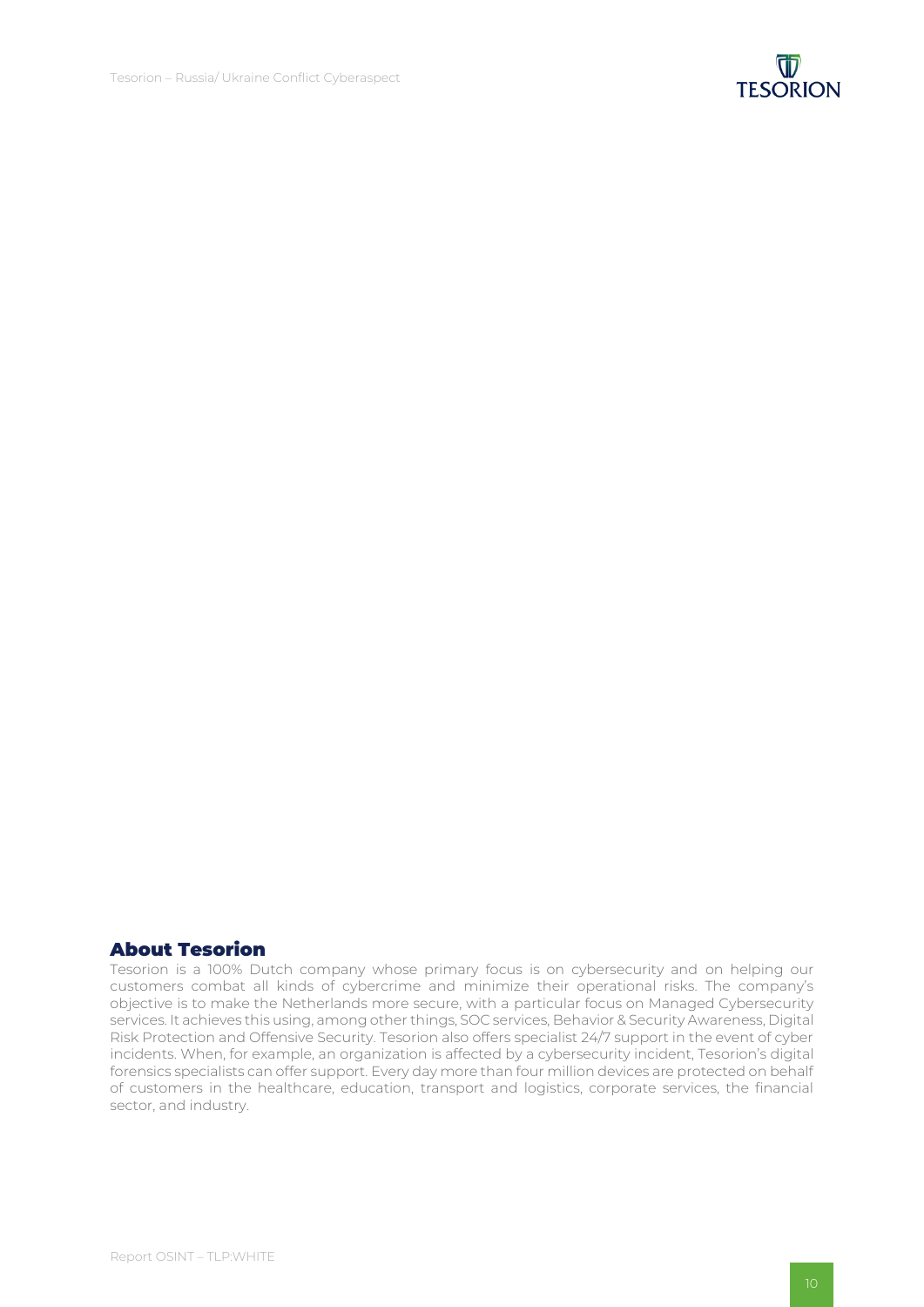## If you are hacked, or if you think you might be,

**TESORION** 

ESConneident? Cyberincident? a week BB 27 47 800

never hesitate to contact the Tesorion Cyber Emergency Hotline 24/7.

## In case of **emergency** +31 88 27 47 800